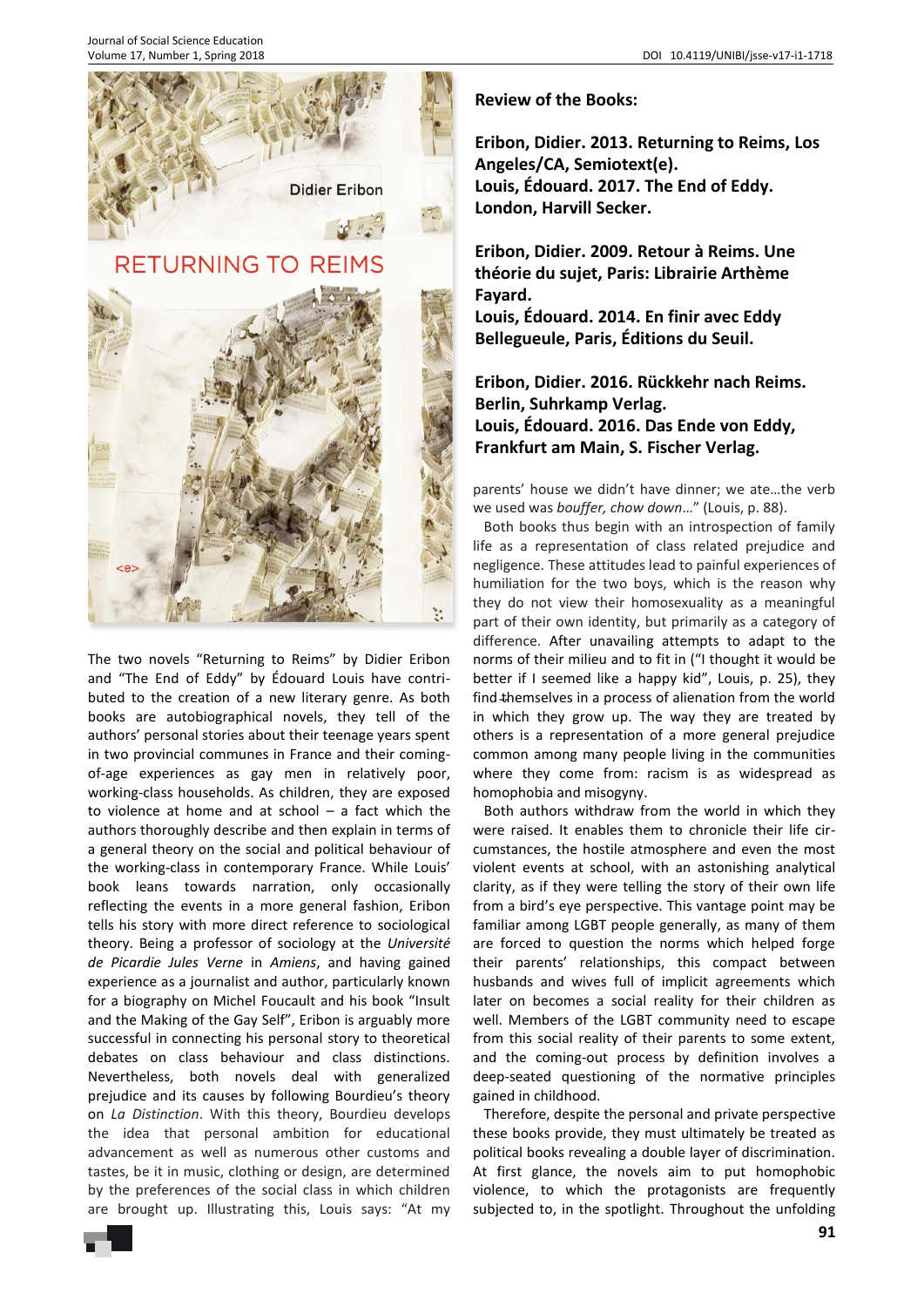events though, it becomes apparent that those committing the violence are just as much outsiders to French society as the protagonists were during their childhood. In both novels, the authors thus relate their personal experiences to a broader political context, or as Louis puts it in an interview on "The state of the political novel" with The Paris Review (2016, May  $3^{rd}$ ): "When I wrote it down, I understood that even our tears are political. That's why this book is both a novel and an analysis."

Eribon, in particular, vividly describes how his family and community was socially and economically marginalised during the decades in which the French economy experienced a severe process of de-industrialisation. However, while these tectonic shifts in the creation and distribution of wealth emerged, conservative and "socialist" governments alike increasingly ignored the economic consequences for the French working-class. As poverty seemed to become an inevitability, democracy became meaningless to those who were affected. The reader might be very compassionate with the victims of this dreadful development, would it not have reinforced the culture of violence both authors were confronted with. Today, this aggression has transformed into a paradoxical voting behaviour during French presidential elections in which a significant share of French workingclass families wholeheartedly support the right-wing populist, anti-immigrant *Front National* and their party leader, Marine Le Pen. Eribon and Louis were both raised in families in which this political attitude became the norm and in communities in which working-class voters dissociated themselves from left-wing ideologies and socialist party support.

The authors could not be clearer about how much the racist, homophobic and misogynous attitudes common among the influential characters of their childhood finally made them want to live in a different world; Eribon even calls himself a "class traitor" (Eribon, p. 29), a person who denies his roots due to shame. And yet, in these books, they return to these places and navigate through the violent events of their own past, reflecting on how much their own experience is an example of a bigger picture, of the French working-class and society as a whole.

The way these events are told  $-$  how microscopic descriptions of schoolyard violence or shaming for being effeminate (Louis) are combined with macroscopic reflections and theoretical distancing from these events à la Bourdieu, turn these novels into texts of exceptional significance for social science. Both books can also be treated as excellent case studies on a milieu that has long been forgotten by French academics and political elites alike. However, no field researcher being unacquainted with working-class life in provincial towns could ever depict such events with this much authenticity, thorough understanding and wild determination to uncover a meaningful explanation.

Louis was raised in *Hallencourt* situated in the northern *Hauts-de-France* region while Eribon grew up in *Reims*, a town in the north-east of France. The similarity of their stories is striking, especially when their age difference is taken into account. While Eribon is sixty-four, Louis turned twenty-five in 2017, writing his book at the age of eighteen. His experience of schoolyard bullying took place at the end of the 1990s and the beginning of the 2000s, a fact that is specifically mentioned at the begining of the novel so as to make it abundantly clear that these events certainly do not date back to a time when homosexuality was still a criminal offence or the general public in Western Europe considered it a mental illness at best. In fact, his experience is very recent; the narration begins with a naturalistic description of how someone at school spits at him and how he freezes while being humiliated for his appearance ("You are the faggot, right?" [Louis, p. 5]). Yet this scene doesn't stop there. He gets beaten up:

"The kicks to my stomach knocked the wind out of me and I couldn't catch my breath…They laughed when my face began to turn purple from lack of oxygen…They didn't understand that it was because I was suffocating that I had tears in my eyes; they thought I was crying. It annoyed them…Insults came one after the other with the blows, and unfailingly I kept silent" (Louis, pp. 7-8).

This story blends into a description of Louis' father's and grandparents' life. The grandfather was a factory worker; a heavy drinker who, when drunk, turned on his wife and beat her up. When he abandoned the family, the grandmother was happy to be freed from his tyranny, even if this meant raising six children on her own. Interestingly, the characterization of Louis' own father starts with a depiction of events which took place when the father was still a child himself, thus emphasizing the mechanism of social reproduction going on in the family. Louis' father had to watch the violent behaviour of his own father and "…stored up his hate in silence" (Louis, p. 11). Much like Louis learned to stay silent in the school hallway, his father likewise kept silent when he himself became a victim of family violence. I'm sure I'm not alone in being reminded here of one of the LGBT Act Up Group's most popular political posters in the 1980s to raise awareness of the terrible consequences of the AIDS epidemic, which simply read: "Silence = Death". An extra line was added upon this poster's inclusion in an exhibition at the Leslie Lohman Museum of Gay and Lesbian Art in New York City, namely: "Be Vigilant. Refuse. Resist". Although at the time, the meaning of the campaign motto was that silence meant physical death, it certainly also alluded to the social death which came along with the disease.

In a similar way to AIDS, which largely determined the afflicted person's social status at the time, the social norms among the communities of the authors' childhoods, especially those promoting an image of toxic masculinity, seem to have determined the social status of those growing up in the world portrayed by Louis and Eribon. It comes as no surprise then that Louis places the topic of his father at the forefront of his book, in chapter two ("My father"). An understanding of the widespread norms underlying society's image of masculinity and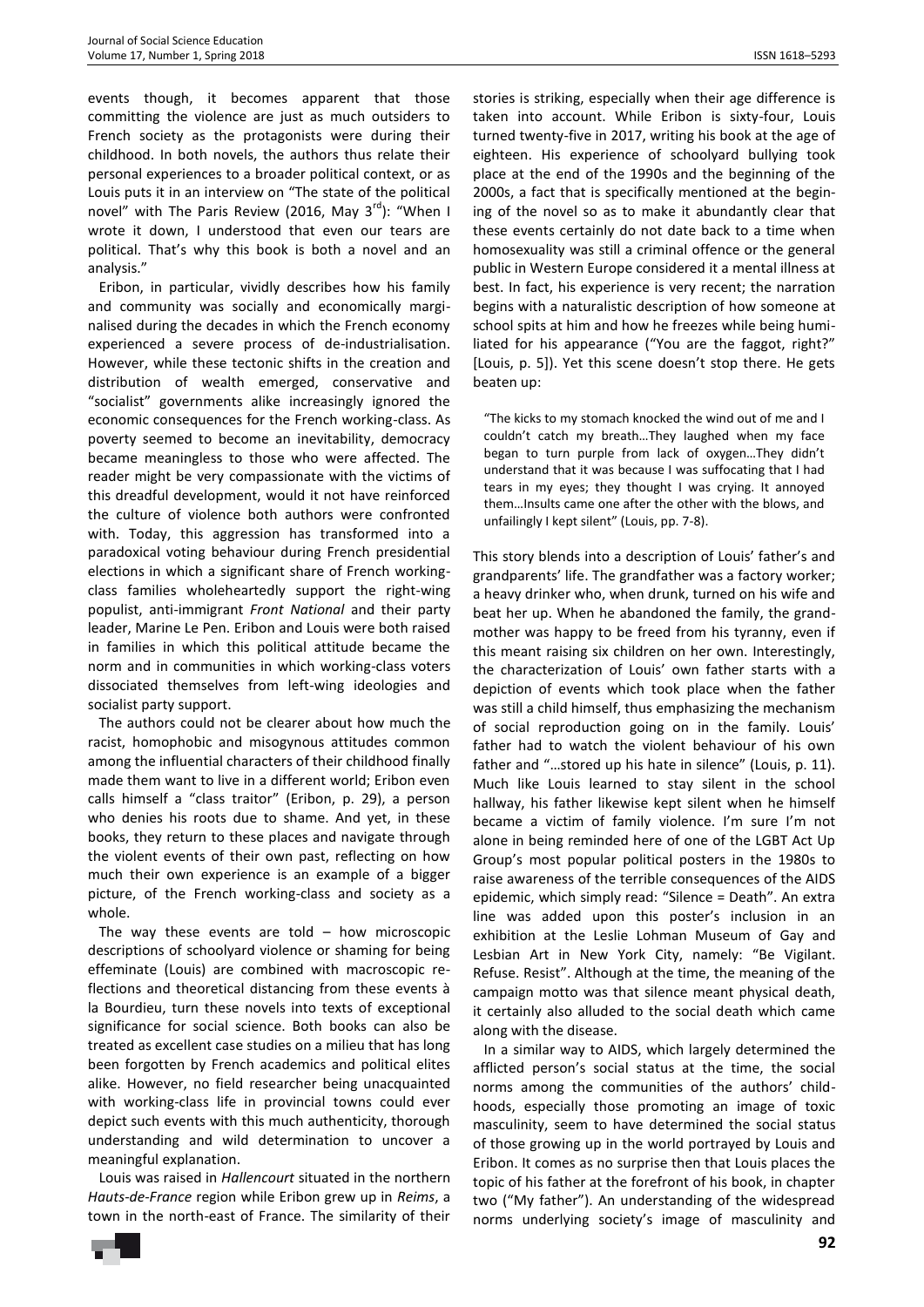male culture are key to grasping the workings of the intolerance and violence in the two biographies: the idea that "real men" are tough, drop out of school as early as they can, look for a job to provide for the family and gain status in the village by winning as many fights as possible with other youngsters. Likewise, women drop out of school to work and to care for their children, their husband and their parents. Again, Louis demonstrates the continuity of this behaviour with a reference to family history:

"He [his father] had indeed given up on his vocational diploma at the lycée in order to start working in the factory in the village that made articles out of brass, as had his father, his grandfather, and his great-grandfather before him" (Louis, p. 13).

Although everything in this milieu appears static, (the social events like the fun fair in the village every September, the choices regarding school and work, the poverty), there are signs of change – even if unorthodox in their nature: for instance, when Louis describes how his father "only" punches the walls of their house, "because it was a point of honour for him never to lift a finger against anyone in his family so as not to be like his own father" (Louis, p. 34). While there seems to be a generally agreed desire for change, no successful strategy is proposed by which it could be achieved. When the father discovers the violent behaviour of Louis' older brother against his sister, and threats against other family members, he finds himself helpless and without the necessary resources to discipline his son. It is as if society's social structure would reproduce violence to such an extent that the parental violence can be rationalized as a necessary tool for the family to establish a minimal discipline among the family members and to protect them from the outside world. This starts with the names the children are given. They are supposed to be cool and reflect the kind of tough behaviour which is expected of them. Édouard Louis' real name is Eddy Bellegueule, hence the book's title – "The End of Eddy" – is a metaphor for a new beginning beyond the norms of the old world of Louis' childhood.

This world has also been torn apart by another fundamental change for which there seems to be no successful coping strategy: unemployment. After many years of work in the factory and carrying heavy weights, the father returns home with back pain due to ruptured discs. He stops working and doesn't return to the work at the factory. The family suffers from economic hardship as attempts to find a new job are in vain and the father increasingly retreats to alcohol. Louis finally escapes from this world by advancing his education; he is admitted to a boarding school, a *lycée* in *Amiens* where his schoolmates have a much more relaxed attitude to him and his homosexuality. The book ends with an epilogue depicting his departure to *Amiens* and a lighthearted line by a schoolmate: "Hey Eddy, as gay as ever?" (Louis, p. 192).

Similar to Louis' novel, Eribon's story begins with a scrutiny of his relationship with his father. His mother tells him on the phone that his father died an hour ago. He comments: "I didn't love him. I never had… The gap that had begun to separate us when I was a teenager had only grown wider with the passage of time, to the point where we were basically strangers" (Eribon, p. 19). Despite this perceived dissociation from his father, his death leads to emotional distress and a consideration of how his father influenced the development of his own life. Eribon concludes that his father had been enormously important, however, he believes only as a "negative social model" basically serving as "…a reference point against which I had performed all the work I undertook as I struggled to create myself" (Eribon, p. 21). Very similar to Louis' depiction of his father he represents a kind of male culture that Eribon wanted to escape from. Thus, he refuses to attend his father's funeral, but visits his mother a day later, finally returning to Reims, the place where he grew up. This gives him the opportunity to remember his childhood family life and to reflect on his decision to leave his hometown.

Eribon moves to Paris at the age of twenty where he encounters a strange dialectic in terms of how he builds his own identity. While he stops being silent about his homosexuality and starts to live as an openly gay man, he begins being silent about his class related origins. As he is used to hiding his true feelings and adapting himself to the expectations of others, his behaviour doesn't really change, he simply starts obeying a different social norm. In both cases the root cause is shame: while he is able to free himself from the shame of being gay, he begins to feel ashamed about the way he was brought up and the social milieu he comes from. One might think that there is something particularly French about this story, after all, there are few places in the world where class related social norms have such a significant impact on the way people behave as in Paris. Despite the French revolutionary tradition, social stratification is upheld by a rigidly closed education system promoting an elite culture which is not much challenged even among the younger generations. Therefore, although it may well be easier to come out of the "class closet" in Madrid than in Paris, this does not narrow the relevance of Eribon's story for social science as it opens an understanding of how social exclusion works in many societies today, especially in contemporary France.

Like Louis' father, Eribon's father was a school drop-out who left school at fourteen and considered it nothing short of a scandal when education was made mandatory until age sixteen. Eribon insightfully observes that the French education system does not stratify by tangible barriers and explicit means of exclusion, but rather by a process of "self-elimination" (Eribon, p.53). People are not actually hindered in getting an education, but they assume that education isn't accessible for them. Therefore, it is difficult from an outside perspective to understand why some people feel trapped in a society which seems to offer so much opportunity. These considerations lay the groundwork for solving the primary puzzle